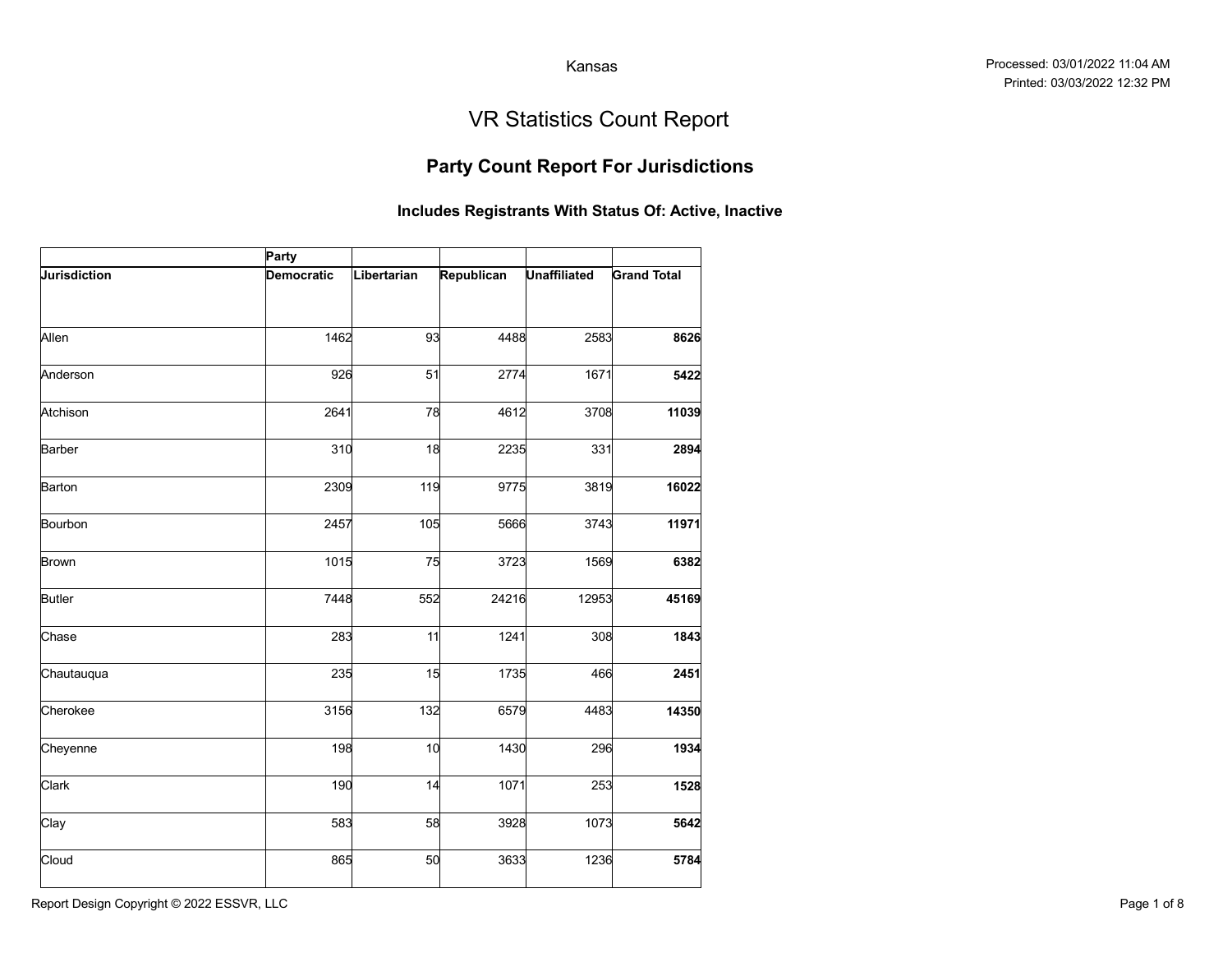### Party Count Report For Jurisdictions

|              |            |             |                                                       | Kansas              |                                   |
|--------------|------------|-------------|-------------------------------------------------------|---------------------|-----------------------------------|
|              |            |             |                                                       |                     |                                   |
|              |            |             |                                                       |                     | <b>VR Statistics Count Report</b> |
|              |            |             | <b>Party Count Report For Jurisdictions</b>           |                     |                                   |
|              |            |             | Includes Registrants With Status Of: Active, Inactive |                     |                                   |
|              | Party      |             |                                                       |                     |                                   |
| Jurisdiction | Democratic | Libertarian | Republican                                            | <b>Unaffiliated</b> | <b>Grand Total</b>                |
| Coffey       | 839        | 63          | 3985                                                  | 1272                | 6159                              |
| Comanche     | 118        | 10          | 864                                                   | 119                 | 1111                              |
| Cowley       | 4270       | 189         | 10131                                                 | 5528                | 20118                             |
| Crawford     | 7370       | 254         | 9374                                                  | 8786                | 25784                             |
| Decatur      | 220        | 20          | 1482                                                  | 373                 | 2095                              |
| Dickinson    | 1865       | 136         | 8181                                                  | 3377                | 13559                             |
| Doniphan     | 583        | 27          | 2967                                                  | 1204                | 4781                              |
| Douglas      | 35285      | 931         | 20453                                                 | 22487               | 79156                             |
| Edwards      | 291        | 8           | 1226                                                  | 371                 | 1896                              |
| Elk          | 235        | 10          | 1248                                                  | 308                 | 1801                              |
| Ellis        | 3722       | 217         | 9842                                                  | 5182                | 18963                             |
| Ellsworth    | 728        | 21          | 2395                                                  | 843                 | 3987                              |
| Finney       | 4555       | 243         | 8652                                                  | 7349                | 20799                             |
| Ford         | 3611       | 166         | 6429                                                  | 5006                | 15212                             |
| Franklin     | 3639       | 257         | 9951                                                  | 5339                | 19186                             |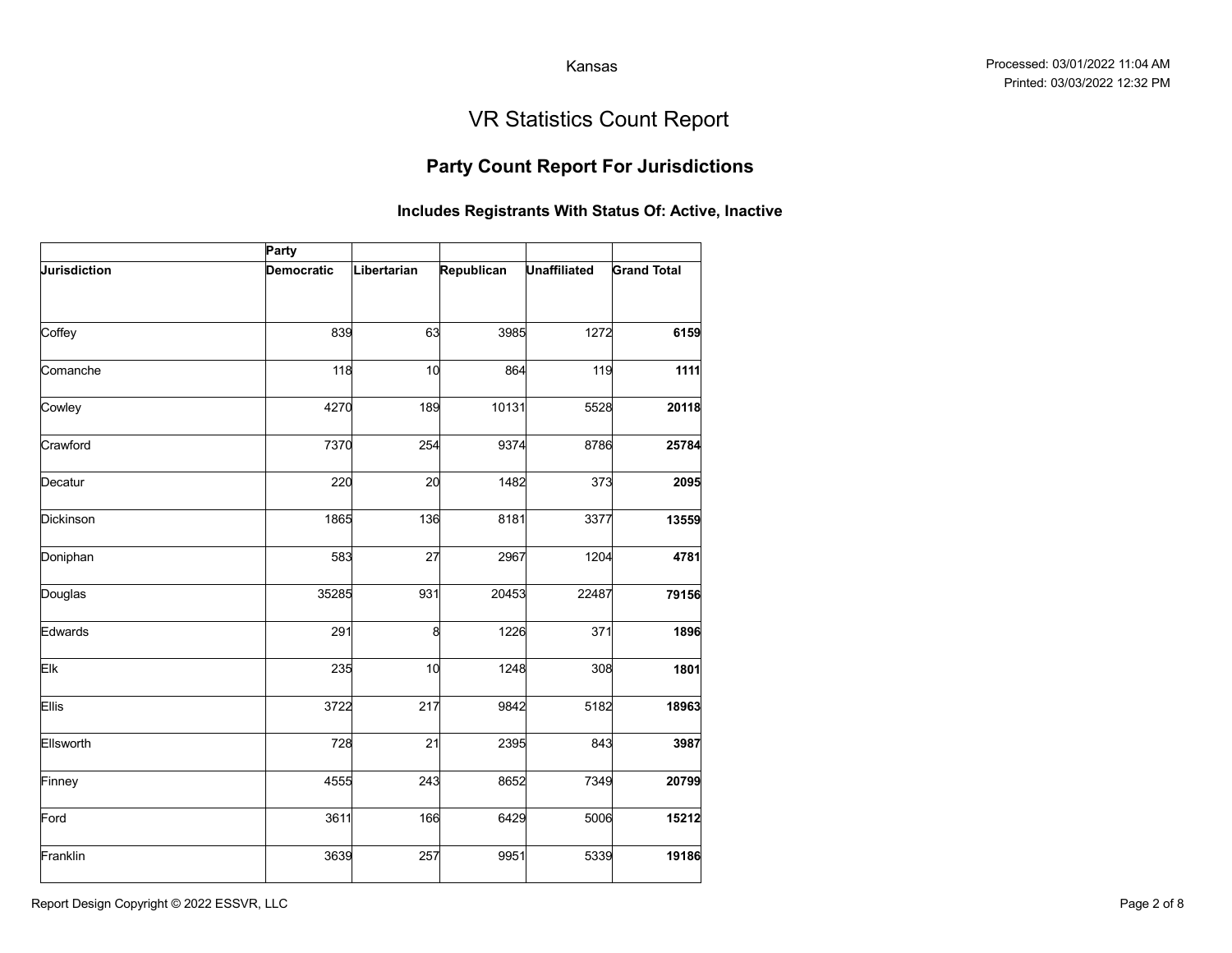### Party Count Report For Jurisdictions

|              |                   |             |                                                       | Kansas              |                                   |
|--------------|-------------------|-------------|-------------------------------------------------------|---------------------|-----------------------------------|
|              |                   |             |                                                       |                     | <b>VR Statistics Count Report</b> |
|              |                   |             | <b>Party Count Report For Jurisdictions</b>           |                     |                                   |
|              |                   |             | Includes Registrants With Status Of: Active, Inactive |                     |                                   |
|              | Party             |             |                                                       |                     |                                   |
| Jurisdiction | <b>Democratic</b> | Libertarian | Republican                                            | <b>Unaffiliated</b> | <b>Grand Total</b>                |
| Geary        | 4243              | 256         | 6679                                                  | 6391                | 17569                             |
| Gove         | 183               | 5           | 1382                                                  | 285                 | 1855                              |
| Graham       | 199               | 9           | 1274                                                  | 265                 | 1747                              |
| Grant        | 501               | 37          | 2324                                                  | 842                 | 3704                              |
| Gray         | 402               | 40          | 2058                                                  | 682                 | 3182                              |
| Greeley      | 41                | 3           | 694                                                   | 109                 | 847                               |
| Greenwood    | 563               | 25          | 2815                                                  | 1348                | 4751                              |
| Hamilton     | 149               | 13          | 898                                                   | 299                 | 1359                              |
| Harper       | 498               | 25          | 2382                                                  | 699                 | 3604                              |
| Harvey       | 5603              | 201         | 11288                                                 | 6135                | 23227                             |
| Haskell      | 243               | 12          | 1499                                                  | 548                 | 2302                              |
| Hodgeman     | 147               | 3           | 948                                                   | 198                 | 1296                              |
| Jackson      | 1755              | 69          | 4583                                                  | 2492                | 8899                              |
| Jefferson    | 2580              | 126         | 6331                                                  | 3855                | 12892                             |
| Jewell       | 193               | 20          | 1523                                                  | 382                 | 2118                              |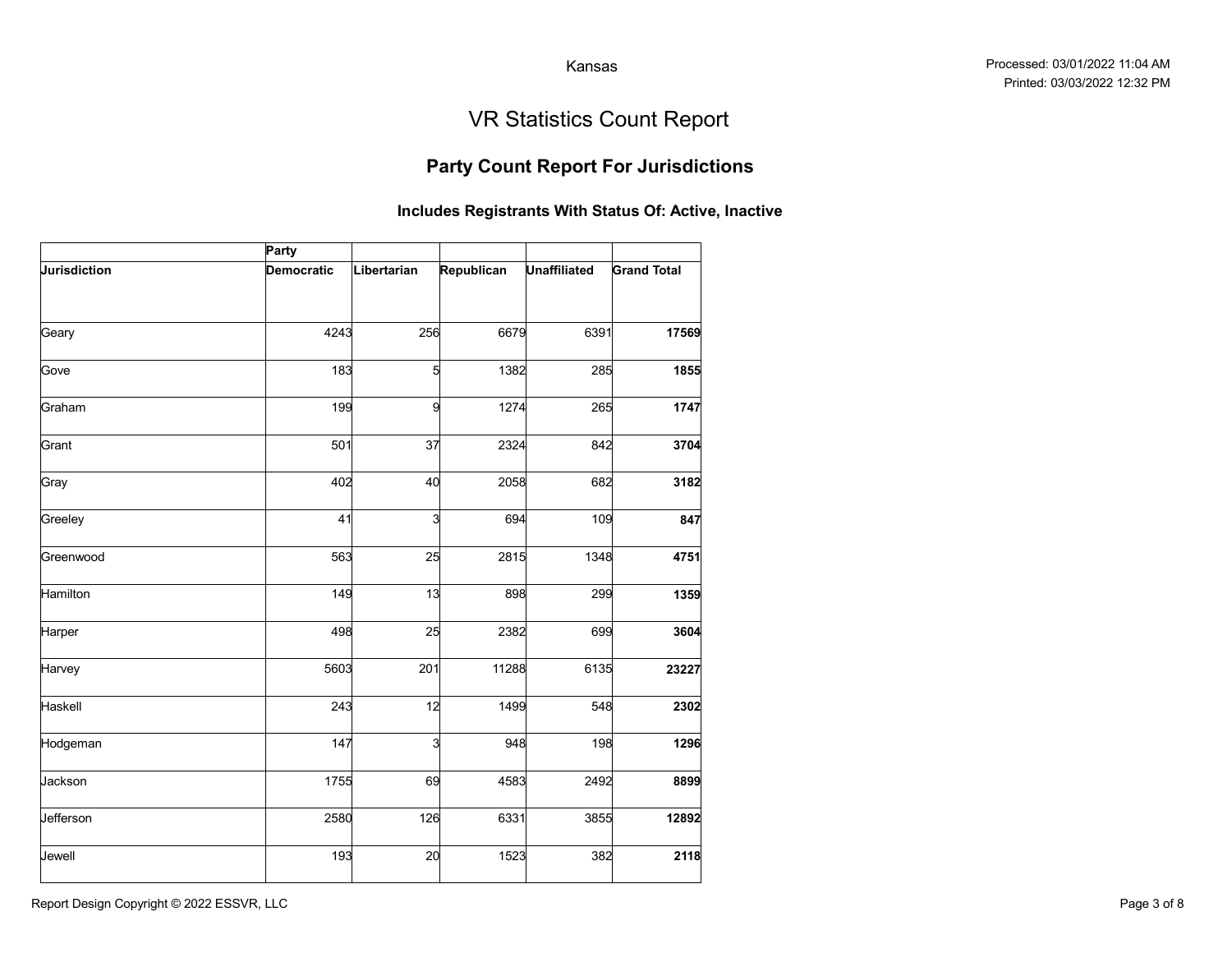### Party Count Report For Jurisdictions

|              |            |             |                                                       | Kansas              |                                   |
|--------------|------------|-------------|-------------------------------------------------------|---------------------|-----------------------------------|
|              |            |             |                                                       |                     | <b>VR Statistics Count Report</b> |
|              |            |             | <b>Party Count Report For Jurisdictions</b>           |                     |                                   |
|              |            |             | Includes Registrants With Status Of: Active, Inactive |                     |                                   |
|              | Party      |             |                                                       |                     |                                   |
| Jurisdiction | Democratic | Libertarian | Republican                                            | <b>Unaffiliated</b> | <b>Grand Total</b>                |
| Johnson      | 135669     | 5457        | 184410                                                | 118786              | 444322                            |
| Kearny       | 277        | 13          | 1402                                                  | 502                 | 2194                              |
| Kingman      | 707        | 38          | 3332                                                  | 1166                | 5243                              |
| Kiowa        | 134        | 10          | 1151                                                  | 151                 | 1446                              |
| Labette      | 2786       | 122         | 5648                                                  | 4582                | 13138                             |
| Lane         | 92         | 11          | 864                                                   | 170                 | 1137                              |
| _eavenworth  | 13118      | 652         | 21925                                                 | 16532               | 52227                             |
| Lincoln      | 229        | 24          | 1494                                                  | 344                 | 2091                              |
| Linn         | 1014       | 68          | 4205                                                  | 1836                | 7123                              |
| Logan        | 176        | 10          | 1367                                                  | 315                 | 1868                              |
| Lyon         | 5235       | 220         | 7949                                                  | 7176                | 20580                             |
| Marion       | 1053       | 54          | 4975                                                  | 1796                | 7878                              |
| Marshall     | 1344       | 41          | 3776                                                  | 1713                | 6874                              |
| McPherson    | 2897       | 223         | 10883                                                 | 4474                | 18477                             |
| Meade        | 340        | 22          | 2310                                                  | 637                 | 3309                              |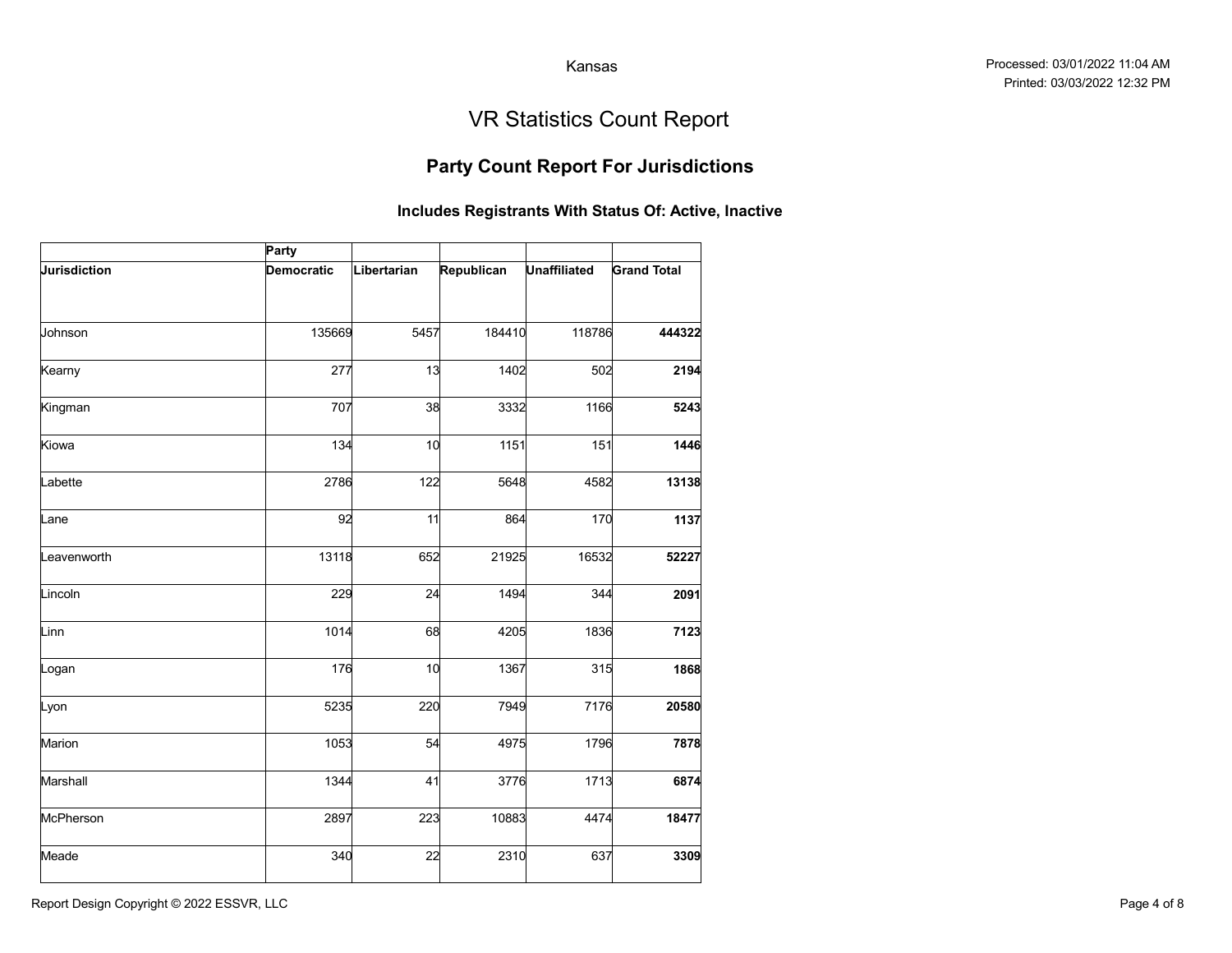### Party Count Report For Jurisdictions

|                     |            |             |                                                       | Kansas              |                                   |
|---------------------|------------|-------------|-------------------------------------------------------|---------------------|-----------------------------------|
|                     |            |             |                                                       |                     | <b>VR Statistics Count Report</b> |
|                     |            |             | <b>Party Count Report For Jurisdictions</b>           |                     |                                   |
|                     |            |             | Includes Registrants With Status Of: Active, Inactive |                     |                                   |
|                     | Party      |             |                                                       |                     |                                   |
| <b>Jurisdiction</b> | Democratic | Libertarian | Republican                                            | <b>Unaffiliated</b> | <b>Grand Total</b>                |
|                     |            |             |                                                       |                     |                                   |
| Miami               | 4543       | 312         | 12779                                                 | 7429                | 25063                             |
| Mitchell            | 507        | 17          | 2751                                                  | 786                 | 4061                              |
| Montgomery          | 3856       | 206         | 11064                                                 | 4871                | 19997                             |
| Morris              | 612        | 30          | 2368                                                  | 868                 | 3878                              |
| Morton              | 207        | 10          | 1378                                                  | 369                 | 1964                              |
| Nemaha              | 1151       | 43          | 4480                                                  | 1651                | 7325                              |
| Neosho              | 2002       | 127         | 5517                                                  | 3540                | 11186                             |
| <b>Ness</b>         | 207        | 12          | 1372                                                  | 302                 | 1893                              |
| Norton              | 309        | 20          | 2304                                                  | 618                 | 3251                              |
| Osage               | 2085       | 137         | 6275                                                  | 3371                | 11868                             |
| Osborne             | 371        | 22          | 1669                                                  | 581                 | 2643                              |
| Ottawa              | 480        | 42          | 2894                                                  | 933                 | 4349                              |
| Pawnee              | 593        | 38          | 2344                                                  | 784                 | 3759                              |
| Phillips            | 285        | 24          | 2883                                                  | 697                 | 3889                              |
| Pottawatomie        | 2477       | 174         | 10887                                                 | 3873                | 17411                             |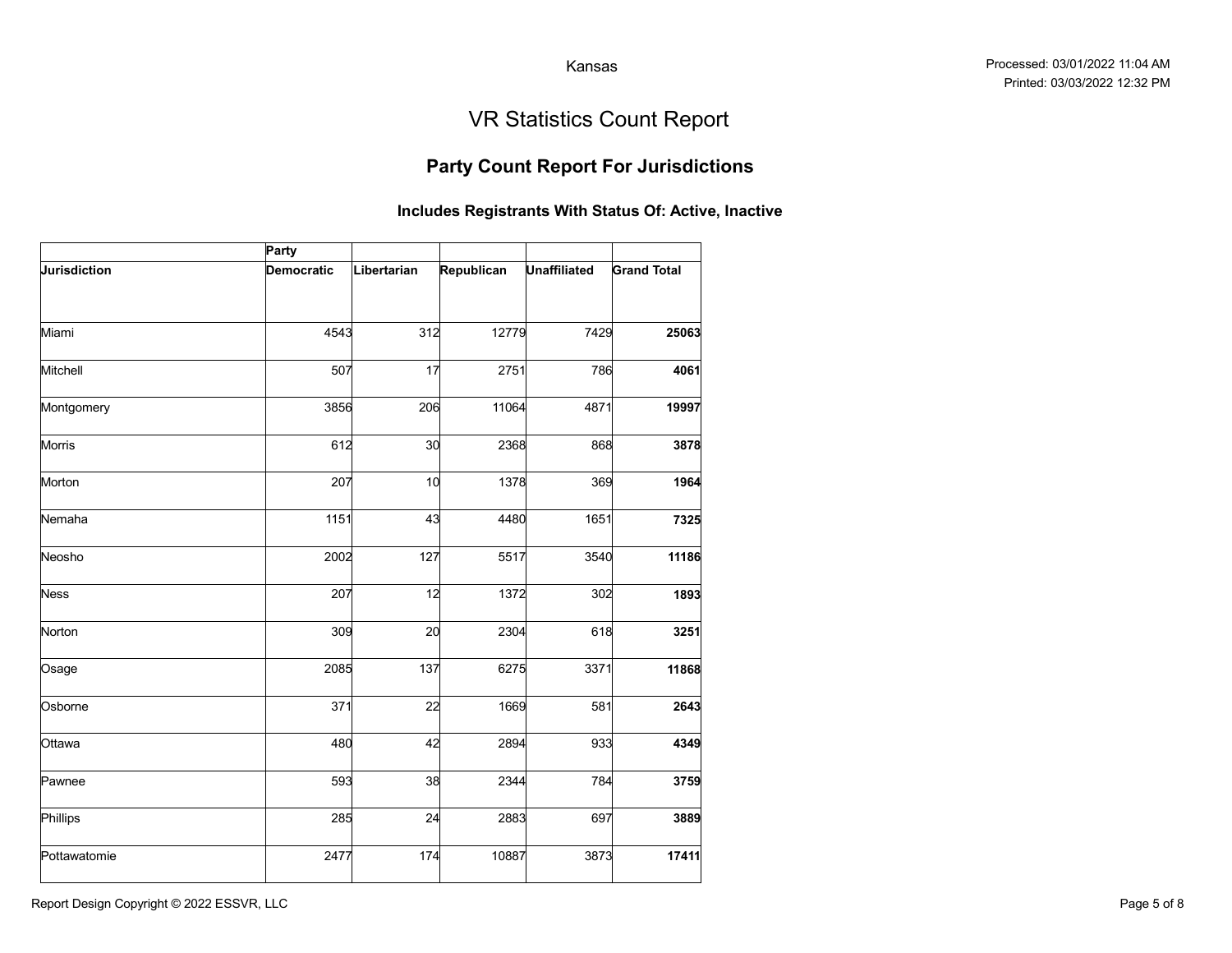### Party Count Report For Jurisdictions

|              |                   |             |                                                       | Kansas              |                                   |
|--------------|-------------------|-------------|-------------------------------------------------------|---------------------|-----------------------------------|
|              |                   |             |                                                       |                     | <b>VR Statistics Count Report</b> |
|              |                   |             | <b>Party Count Report For Jurisdictions</b>           |                     |                                   |
|              |                   |             | Includes Registrants With Status Of: Active, Inactive |                     |                                   |
|              | Party             |             |                                                       |                     |                                   |
| Jurisdiction | <b>Democratic</b> | Libertarian | Republican                                            | <b>Unaffiliated</b> | <b>Grand Total</b>                |
|              |                   |             |                                                       |                     |                                   |
| Pratt        | 773               | 68          | 3666                                                  | 855                 | 5362                              |
| Rawlins      | 194               | 18          | 1487                                                  | 322                 | 2021                              |
| Reno         | 8471              | 423         | 20737                                                 | 11142               | 40773                             |
| Republic     | 382               | 23          | 2456                                                  | 571                 | 3432                              |
| Rice         | 960               | 83          | 3783                                                  | 1563                | 6389                              |
| Riley        | 10483             | 697         | 14942                                                 | 11513               | 37635                             |
| Rooks        | 319               | 17          | 2632                                                  | 630                 | 3598                              |
| Rush         | 253               | 19          | 1489                                                  | 396                 | 2157                              |
| Russell      | 555               | 26          | 3040                                                  | 881                 | 4502                              |
| Saline       | 6991              | 416         | 17076                                                 | 11205               | 35688                             |
| Scott        | 282               | 34          | 2385                                                  | 710                 | 3411                              |
| Sedgwick     | 82810             | 3990        | 127883                                                | 107333              | 322016                            |
| Seward       | 2296              | 140         | 4427                                                  | 3758                | 10621                             |
| Shawnee      | 35453             | 1256        | 42700                                                 | 34954               | 114363                            |
| Sheridan     | 197               | 7           | 1341                                                  | 258                 | 1803                              |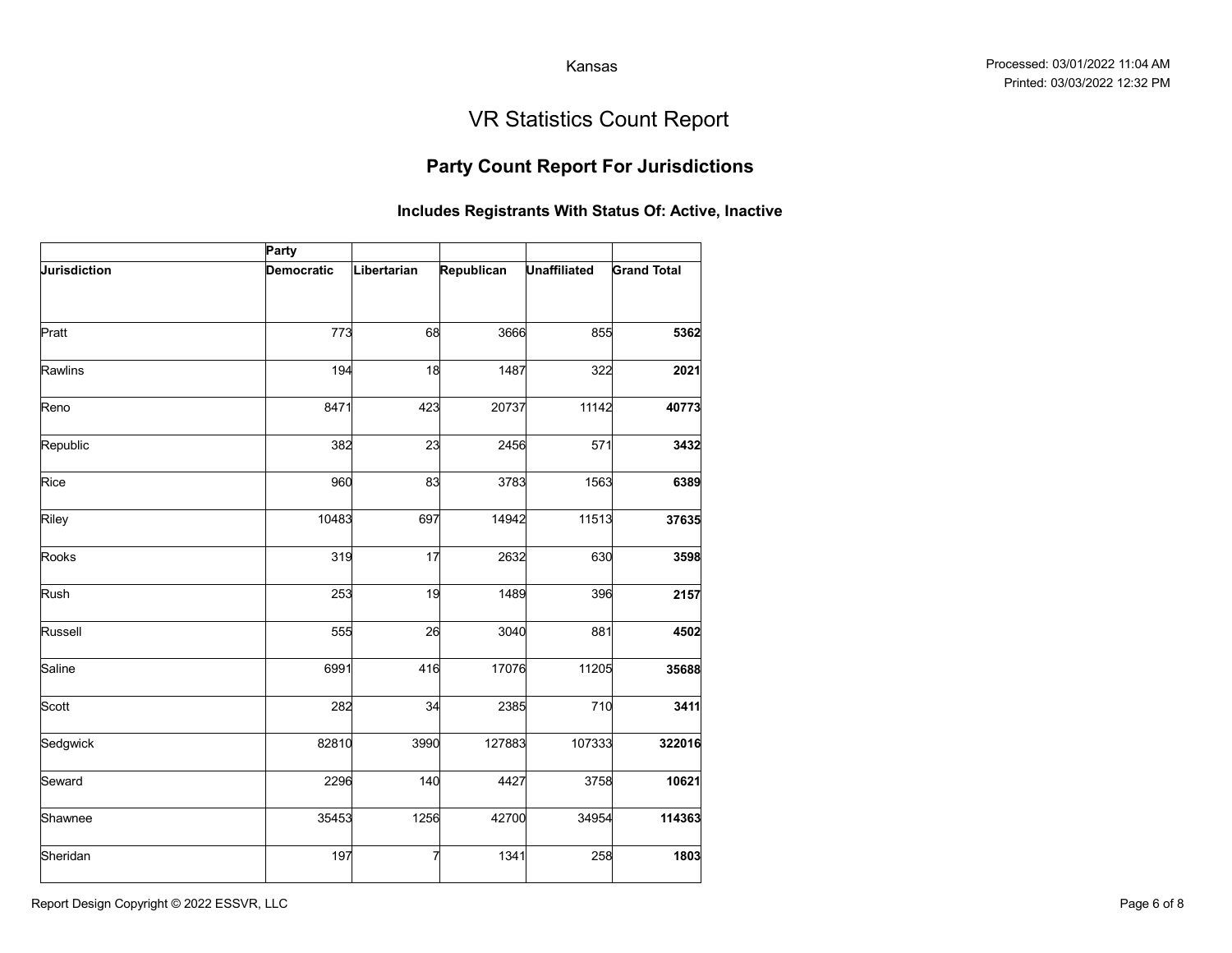### Party Count Report For Jurisdictions

|              |                   |             |                        | Kansas              |                                                       |
|--------------|-------------------|-------------|------------------------|---------------------|-------------------------------------------------------|
|              |                   |             |                        |                     | <b>VR Statistics Count Report</b>                     |
|              |                   |             |                        |                     | <b>Party Count Report For Jurisdictions</b>           |
|              |                   |             |                        |                     | Includes Registrants With Status Of: Active, Inactive |
|              | Party             |             |                        |                     |                                                       |
| Jurisdiction | <b>Democratic</b> | Libertarian | Republican             | <b>Unaffiliated</b> | <b>Grand Total</b>                                    |
|              |                   |             |                        |                     |                                                       |
| Sherman      | 376               | 26          | 2579                   | 722                 | 3703                                                  |
| Smith        | 305               | 16          | 1998                   | 420                 | 2739                                                  |
| Stafford     | 277               | 14          | 1820                   | 383                 | 2494                                                  |
| Stanton      | 142               | 11          | 768                    | 162                 | 1083                                                  |
| Stevens      | 286               | 28          | 2345                   | 551                 | 3210                                                  |
| Sumner       | 3029              | 208         | 8808                   | 4831                | 16876                                                 |
| Thomas       | 537               | 35          | 3568                   | 1044                | 5184                                                  |
| Trego        | 299               | 15          | 1334                   | 421                 | 2069                                                  |
| Wabaunsee    | 787               | 52          | 3267                   | 1089                | 5195                                                  |
| Wallace      | 53                |             | $5\overline{a}$<br>919 | 146                 | 1123                                                  |
| Washington   | 292               | 17          | 2826                   | 414                 | 3549                                                  |
| Wichita      | 139               | 10          | 874                    | 332                 | 1355                                                  |
| Wilson       | 628               | 50          | 3491                   | 1057                | 5226                                                  |
| Woodson      | 274               | 21          | 1398                   | 446                 | 2139                                                  |